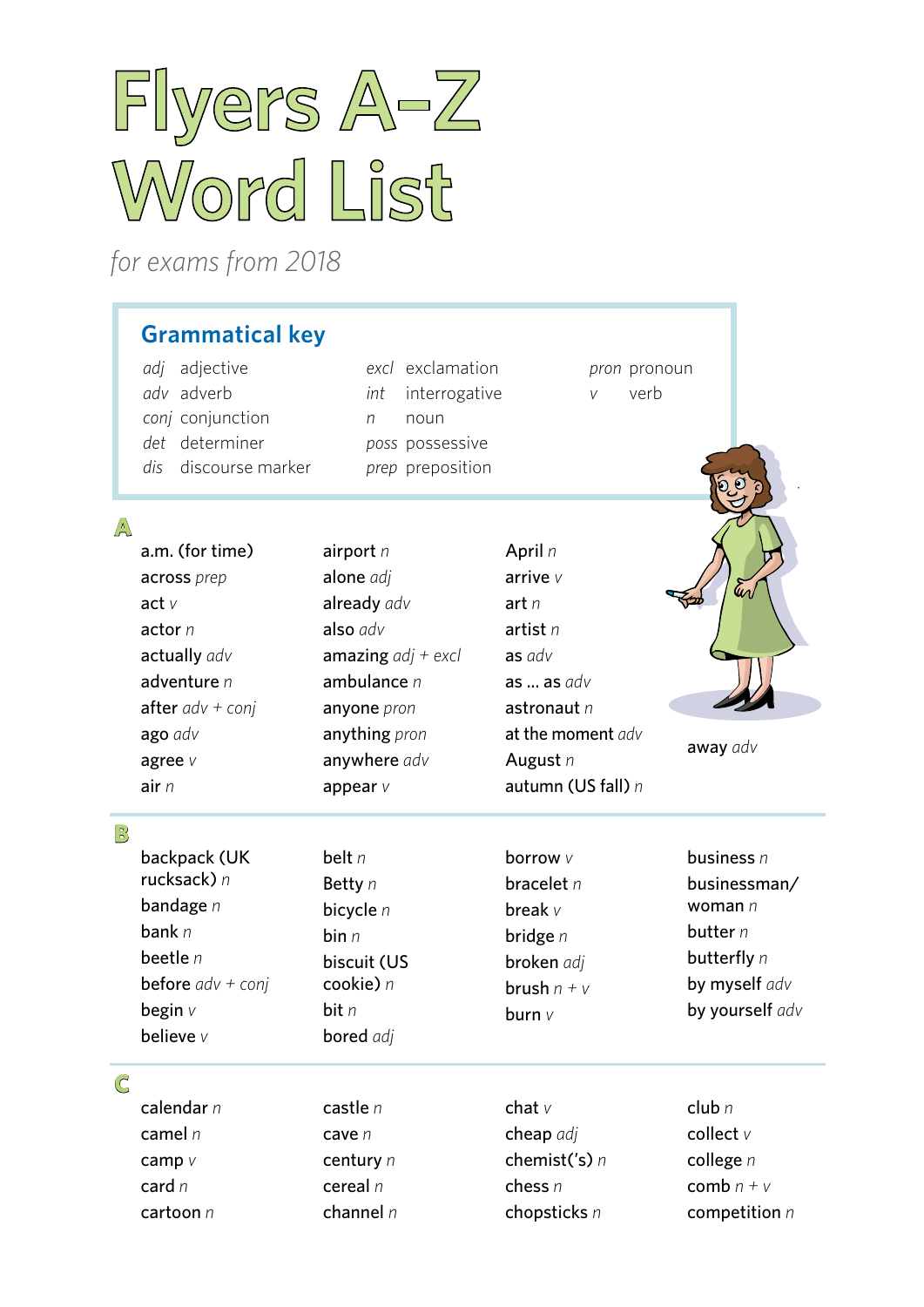|                         | concert n<br>conversation $n$<br>cooker n | cookie (UK<br>biscuit) n<br>corner $n$<br>costume n | could (for<br>possibility) $\nu$<br>creature $n$<br>crown n | cushion n<br>cutv<br>cycle v |
|-------------------------|-------------------------------------------|-----------------------------------------------------|-------------------------------------------------------------|------------------------------|
| $\boxed{\mathbb{D}}$    |                                           |                                                     |                                                             |                              |
|                         | dark adj                                  | December n                                          | design $n + v$                                              | disappear $v$                |
|                         | date (as in time) $n$                     | decide v                                            | designer $n$                                                | drum n                       |
|                         | David n                                   | deep adj                                            | diary $n$                                                   | during prep                  |
|                         | dear (as in Dear                          | delicious adj                                       | dictionary $n$                                              |                              |
|                         | Harry) adj                                | desert $n$                                          | dinosaur $n$                                                |                              |
| $\overline{\mathsf{P}}$ |                                           |                                                     |                                                             |                              |
|                         | each $det + pron$                         | Emma n                                              | enter (a                                                    | excellent $adj + excl$       |
|                         | eagle $n$                                 | empty adj                                           | competition) $\nu$                                          | excited adj                  |
|                         | early $adj + adv$                         | end $V$                                             | entrance $n$                                                | exist n                      |
|                         | Earth $n$                                 | engine $n$                                          | envelope n                                                  | expensive adj                |
|                         | east $n$                                  | engineer $n$                                        | environment n                                               | explain $\nu$                |
|                         | elbow n                                   | enormous adj                                        | ever adv                                                    | explore v                    |
|                         | else adv                                  | enough $adj + pron$                                 | everywhere adv                                              | extinct adj                  |
| F                       |                                           |                                                     |                                                             |                              |
|                         | factory $n$                               | file (as in open                                    | flag $n$                                                    | Frank $n$                    |
|                         | fall (UK autumn) n                        | and close a file) $n$                               | flashlight (UK                                              | fridge $n$                   |
|                         | fall over $v$                             | find out $v$                                        | torch) $n$                                                  | friendly adj                 |
|                         | far $adj + adv$                           | finger $n$                                          | flour $n$                                                   | frightening adj              |
|                         | fast $adj + adv$                          | finish $v$                                          | fog $n$                                                     | front $adj + n$              |
|                         | February n                                | fire $n$                                            | foggy adj                                                   | full adj                     |
|                         | feel $V$                                  | fire engine (US                                     | follow v                                                    | fur $n$                      |
|                         | festival $n$                              | fire truck) $n$                                     | for prep of time                                            | furry adj                    |
|                         | fetch v                                   | fire fighter $n$                                    | forget $V$                                                  | future $n$                   |
|                         | a few det                                 | fire station $n$                                    | fork $n$                                                    |                              |
| G                       |                                           |                                                     |                                                             |                              |
|                         | gate $n$                                  | glass adj                                           | go out $V$                                                  | guess $n + v$                |
|                         | geography n                               | glove $n$                                           | gold $adj + n$                                              | gym n                        |
|                         | George n                                  | glue $n + v$                                        | golf $n$                                                    |                              |
|                         | get to $V$                                | go away! excl                                       | group $n$                                                   |                              |
| H                       |                                           |                                                     |                                                             |                              |
|                         | <b>half</b> $adj + n$                     | heavy adj                                           | Holly $n$                                                   | how long $adv + int$         |
|                         | happen $\nu$                              | Helen n                                             | honey $n$                                                   | hurry v                      |
|                         | hard $adj + adv$                          | high adj                                            | hope $V$                                                    | husband $n$                  |
|                         | Harry n                                   | hill $n$                                            | horrible adj                                                |                              |
|                         | hate $v$                                  | history n                                           | hotel $n$                                                   |                              |
|                         | hear $v$                                  | hole n                                              | hour n                                                      |                              |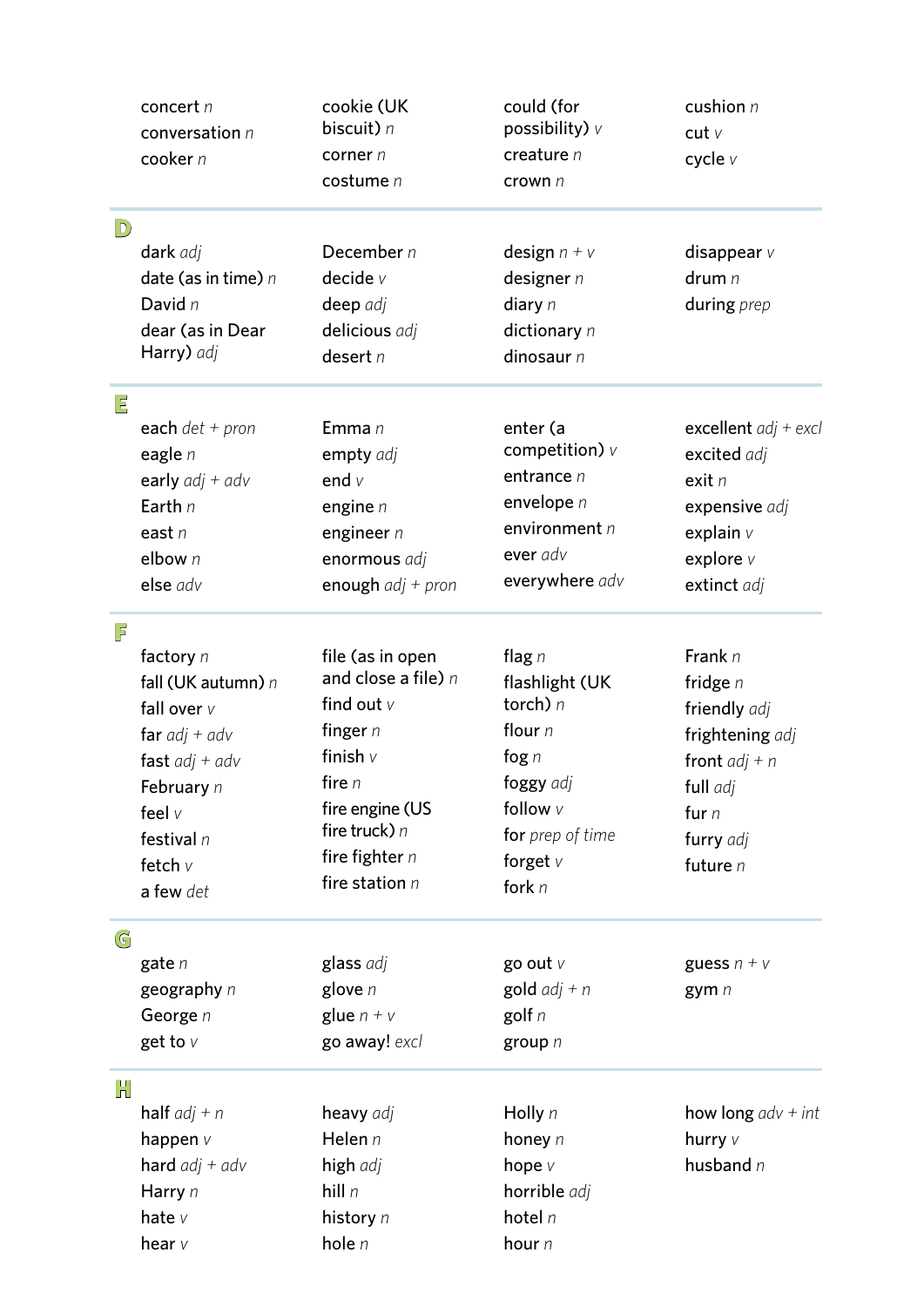| I       |                     |                               |                      |                    |
|---------|---------------------|-------------------------------|----------------------|--------------------|
|         | if conj             | in a minute! excl             | instrument $n$       | invitation $n$     |
|         | if you want! excl   | information $n$               | interested adj       |                    |
|         | important adj       | insect $n$                    | interesting adj      |                    |
|         | improve $V$         | instead adv                   | invent $\nu$         |                    |
| J       |                     |                               |                      |                    |
|         | jam $n$             | join (a club) $\vee$          | July $n$             |                    |
|         | January n           | journalist n                  | June $n$             |                    |
|         | job $n$             | journey n                     | just adv             |                    |
| K       |                     |                               |                      |                    |
|         | Katy n              | key n                         | kind adj             | knee $n$           |
|         | keep v              | kilometre (US<br>kilometer) n | king $n$             | knife n            |
| L       |                     |                               |                      |                    |
|         | land $v$            | leave $V$                     | down) $\nu$          | look after $v$     |
|         | language $n$        | left (as in                   | lift (ride) $n$      | look like v        |
|         | large adj           | <b>direction)</b> $adj + n$   | lift $\vee$          | lovely adj         |
|         | late $adj + adv$    | let v                         | light $adj + n$      | low adj            |
|         | later adv           | letter (as in mail) $n$       | a little $adv + det$ | lucky adj          |
|         | lazy adj            | lie (as in lie                | London $n$           |                    |
| M       |                     |                               |                      |                    |
|         | magazine $n$        | may $V$                       | Michael $n$          | missing adj        |
|         | make sure $v$       | meal $n$                      | midday $n$           | $mix$ $v$          |
|         | manager $n$         | mechanic $n$                  | middle $n + adj$     | money $n$          |
|         | March n             | medicine $n$                  | midnight $n$         | month $n$          |
|         | married adj         | meet $v$                      | might $v$            | motorway n         |
|         | match (football) n  | meeting $n$                   | million $n$          | much $adv + det +$ |
|         | maths (US math) $n$ | member $n$                    | mind $v$             | pron               |
|         | May $n$             | metal $adj + n$               | minute $n$           | museum $n$         |
| N       |                     |                               |                      |                    |
|         | necklace n          | newspaper $n$                 | noisy adj            | November n         |
|         | nest n              | next $adj + adv$              | no-one pron          | nowhere adv        |
|         | news $n$            | no problem! excl              | north $n$            |                    |
| $\odot$ |                     |                               |                      |                    |
|         | ocean n             | office $n$                    | online adj           |                    |
|         | October n           | Oliver $n$                    | other $det + pron$   |                    |
|         | octopus n           | olives $n$                    | oven $n$             |                    |
|         | of course adv       | once adv                      | over $adv + prep$    |                    |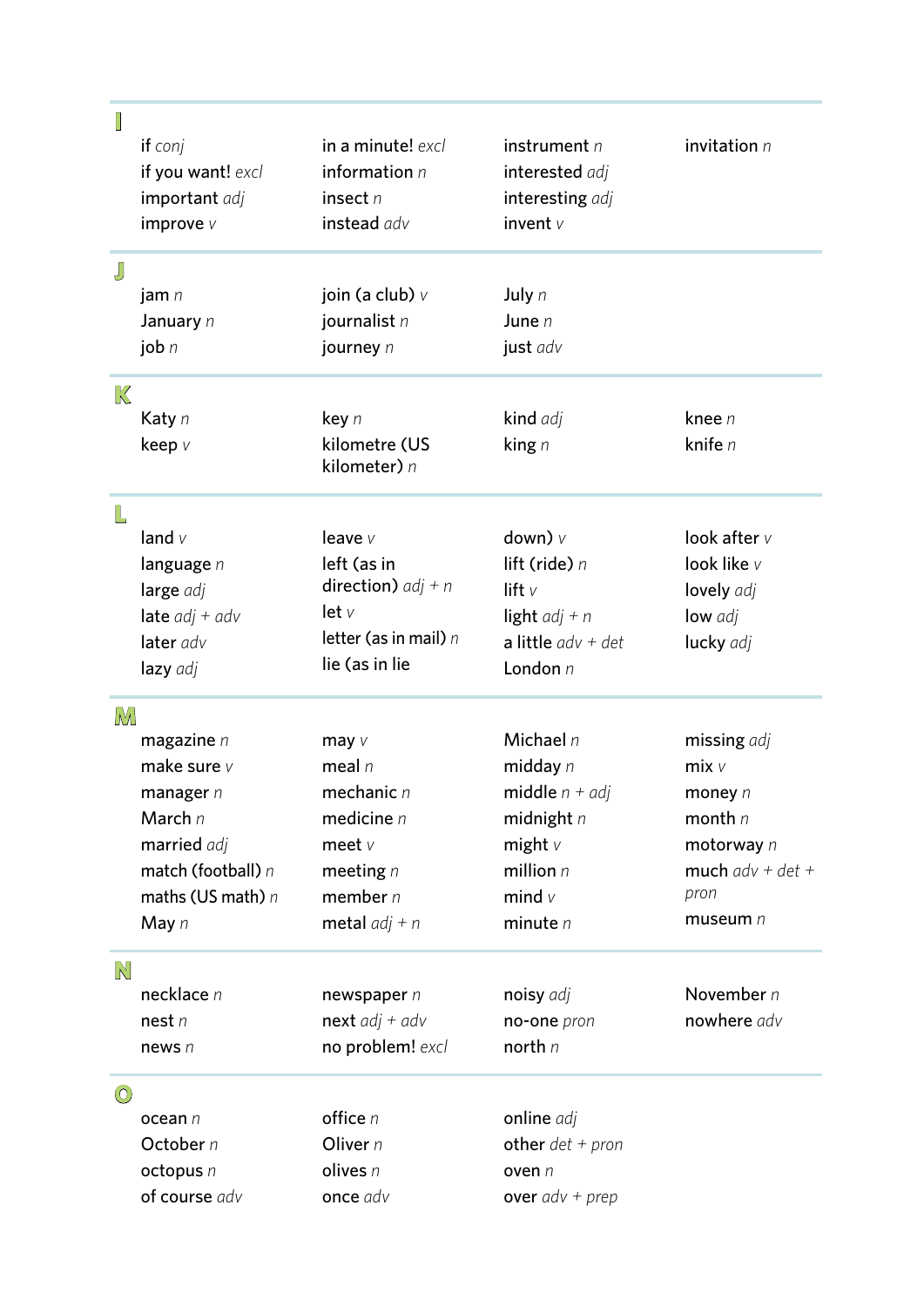| P                                                                                                                                                                                                                                           |                                                                                                                                                                                                                                                                       |                                                                                                                                                                                                                                                              |                                                                                                                                                                                                                                             |
|---------------------------------------------------------------------------------------------------------------------------------------------------------------------------------------------------------------------------------------------|-----------------------------------------------------------------------------------------------------------------------------------------------------------------------------------------------------------------------------------------------------------------------|--------------------------------------------------------------------------------------------------------------------------------------------------------------------------------------------------------------------------------------------------------------|---------------------------------------------------------------------------------------------------------------------------------------------------------------------------------------------------------------------------------------------|
| p.m. (for time)<br>pajamas (UK<br>pyjamas) n<br>passenger n<br>past $n + prep$<br>path n<br>pepper $n$<br>perhaps adv<br>photographer $n$<br>piece $n$                                                                                      | pilot $n$<br>pizza n<br>planet $n$<br>plastic $adj + n$<br>platform n<br>pleased adj<br>pocket n<br>police officer n<br>police station $n$<br>pond $n$                                                                                                                | poor adj<br>pop music n<br>popular adj<br>post v<br>post office n<br>postcard n<br>prefer $v$<br>prepare v<br>prize $n$<br>problem $n$                                                                                                                       | programme (US<br>program) $n$<br>project n<br>pull v<br>push v<br>puzzle $n$<br>pyjamas (US<br>pajamas) n<br>pyramid $n$                                                                                                                    |
| $\odot$<br>quarter $n$                                                                                                                                                                                                                      | queen $n$                                                                                                                                                                                                                                                             | quite adv                                                                                                                                                                                                                                                    | quiz $n$                                                                                                                                                                                                                                    |
| R<br>race $n + v$<br>racing (car; bike)<br>adj<br>railway n<br>ready adj                                                                                                                                                                    | remember $v$<br>repair $V$<br>repeat $v$<br>restaurant n<br>rich adj                                                                                                                                                                                                  | Richard $n$<br>right adj<br>right (as in<br>direction) $n$<br>ring $n$                                                                                                                                                                                       | Robert n<br>rock music $n$<br>rocket $n$<br>rucksack (US<br>backpack) $n$                                                                                                                                                                   |
| $\mathbb S$                                                                                                                                                                                                                                 |                                                                                                                                                                                                                                                                       |                                                                                                                                                                                                                                                              |                                                                                                                                                                                                                                             |
| salt n<br>same adj<br>Sarah n<br>save v<br>science $n$<br>scissors n<br>score n<br>screen n<br>search $n + v$<br>secret n<br>sell v<br>September n<br>several adj<br>shampoo n<br>shelf $n$<br>should $V$<br>silver $adj + n$<br>since prep | ski $n + v$<br>skyscraper n<br>sledge $n + v$<br>smell $n + v$<br>snack n<br>snowball $n$<br>snowboard n<br>snowboarding $n$<br>snowman $n$<br>so $adv + conj$<br>soap n<br>soft adj<br>somewhere adv<br>soon adv<br>Sophia n<br>sore adj<br>sound $n + v$<br>south n | spaceship $n$<br>speak $V$<br>special adj<br>spend $v$<br>spoon n<br>spot $n$<br>spotted adj<br>spring $n$<br>stadium n<br>stage (theatre) $n$<br>stamp $n$<br>stay $V$<br>step $n$<br>still adv<br>stone $n$<br>storm $n$<br>straight on adv<br>strange adj | stream $n$<br>stripe n<br>striped adj<br>student $n$<br>study v<br>subject $n$<br>such det<br>suddenly adv<br>sugar n<br>suitcase n<br>summer $n$<br>sunglasses $n$<br>sure adj<br>surname $n$<br>surprise $n$<br>swan $n$<br>swing $n + v$ |

strawberry *n*

singer *n*

space *n*